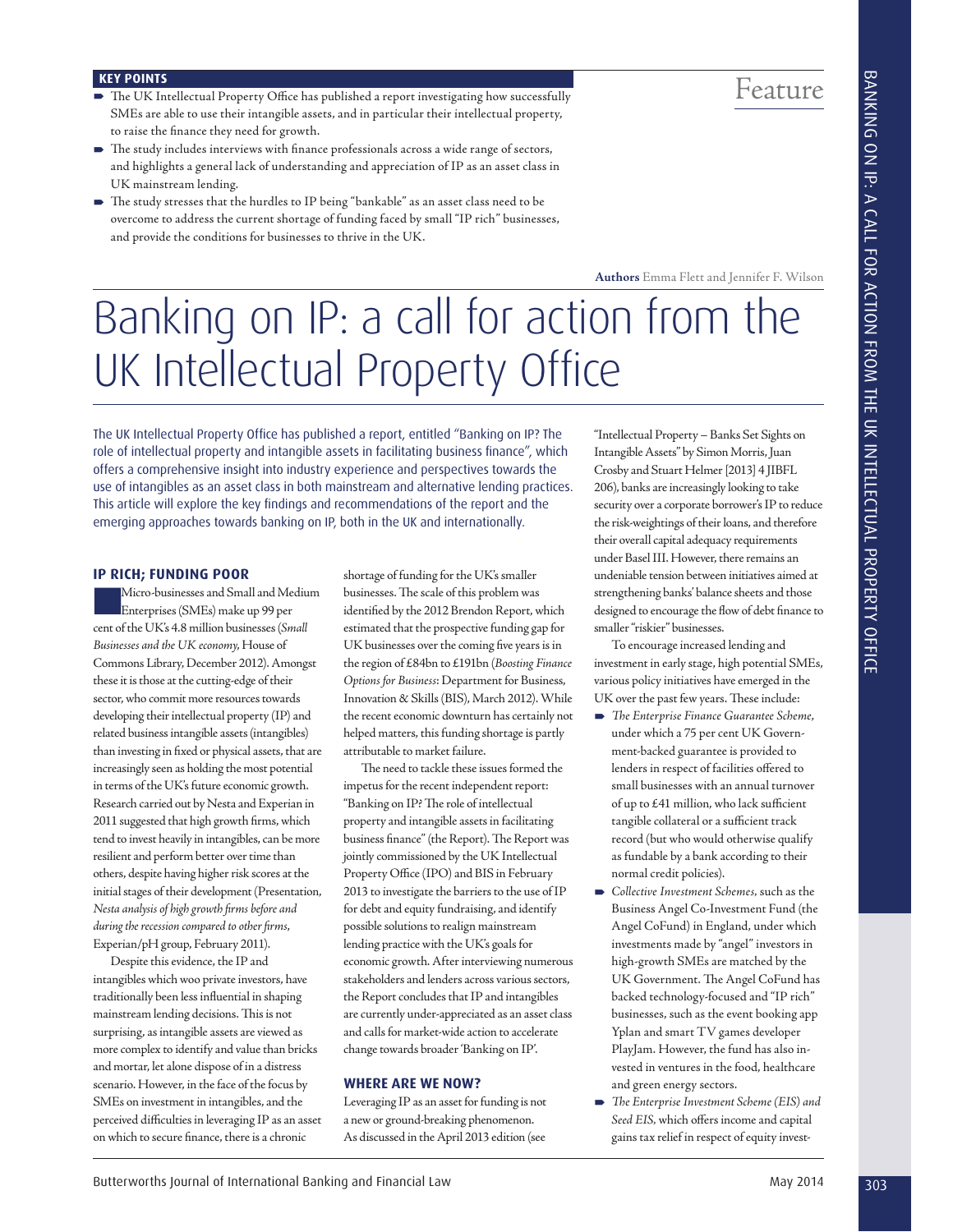## Feature

ments in early-stage companies. The Seed EIS, as its name would suggest, is similar to the Enterprise Investment Scheme (EIS), but aimed at new companies that are struggling in the early stages of securing investment. The generous reliefs available under the Seed EIS in particular, have been commended as having contributed towards increased angel investment activity in businesses that are IP-rich start-ups.

The evidence gathered by the Report suggests that these initiatives provide useful vehicles for the provision of finance to businesses with good cash flow but who lack tangible assets against which security can be granted. Nonetheless, the overarching conclusion drawn by the Report is that more can and should be done to leverage IP to its full potential in both mainstream and alternative lending practices (for the benefit of lenders, borrowers and the British economy).

 $\begin{array}{l} \textbf{304} \end{array} \begin{array}{l} \textbf{314} \end{array} \begin{array}{l} \textbf{324} \end{array} \begin{array}{l} \textbf{334} \end{array} \begin{array}{l} \textbf{344} \end{array} \begin{array}{l} \textbf{344} \end{array} \begin{array}{l} \textbf{344} \end{array} \begin{array}{l} \textbf{344} \end{array} \begin{array}{l} \textbf{344} \end{array} \begin{array}{l} \textbf{344} \end{array} \begin{array}{l} \textbf{344} \end{array}$ In addition, despite these developments, the Report stresses that the UK is lagging far behind other countries to facilitate IP-backed lending. Asian economies in particular are advancing beyond the provision of tax reliefs and guarantees, and have begun to provide dedicated finance in support of IP. The Singaporean Government for example, recently announced its plans to roll out an IP dedicated financing scheme which will, amongst other things, include the partial underwriting of the value of a companies' patent portfolio for the purposes of security. The announcement forms part of the Singaporean Government's ten year plan to position itself as the IP hub of Asia. The Singaporean Government's plans also include the innovative concept of IP securitisation, whereby payments of lump-sums will be made upfront by lenders in exchange for future royalty streams from a company's IP assets. The Malaysian Government has announced similar plans, setting aside funding of RM200 million (approximately USD65 million) to help develop an IP fund scheme, as well as a programme to create an IP evaluation model, which can be used by both lenders and borrowers to place a value on IP as an asset for the purposes of loan collateral.

Other countries have taken steps to

address the difficulties inherent in the lack of a dedicated marketplace for the sale of IP assets in a distress scenario. Denmark established an IP exchange in 2007 which provides a platform for trading IP rights. In the US market, the world's first financial exchange for licensing and trading IP rights, the Intellectual Property Exchange International Inc (IPXI), announced its first offering for a Unit License Right contract, covering a portfolio of more than 600 patent assets, in June 2013.

The Report also discusses a 2010 project undertaken in Germany to address the complexities involved in identifying and evaluating intangibles as relevant factors in the assessment of a company's, and in particular a SME's, future financial performance and profitability. According to the Report, one of the main achievements of this project was the creation of a checklist which assigns indicators to intangibles, to provide guidance on the influence of intangibles on a company's success. In addition, an electronic template was developed on the back of this project, the "Wissenbilanz-Toolbox" (directly translated as the "Intellectual Capital Toolbox"), which enables small businesses to independently evaluate their know-how and other intangibles. In light of these developments internationally, the Report warns that more needs to be done to support smaller IP-rich businesses closer to home if the UK is to remain relevant and competitive on the global innovation stage.

#### **WHERE DO WE GO FROM HERE?**

The Report includes interviews with finance professionals across four categories of debt finance (being mainstream bank lending, asset finance and asset-based lending, venture debt and mezzanine-style finance, and alternative forms of debt finance including peer-to-peer lending and pension-led funding) and three categories of equity finance (namely crowd-funding, angel investment and venture capital). Unsurprisingly, IP and intangibles do not come out on top as the "asset of first choice" in the opinions given by these interviewees. Nonetheless, a high proportion of lenders interviewed in each of these sectors demonstrated a keen awareness of the value of intangibles to commercial success. There was also a general consensus amongst

interviewees that these assets should be put to more effective use, either to tighten controls over investments, inform the appetite for investment, or both.

Three distinct issues were identified by interviewees in the Report as inhibiting the flow of finance to innovative SMEs on the back of their IP. These barriers are: (1) the perceived difficulties involved in identifying and evaluating IP and intangibles; (2) the taking of effective security over IP and intangibles; and (3) their disposal in the event of distress. The Report addresses each of these in turn and provides recommendations to tackle these issues.

#### **(1) Identifying, evaluating and accounting for IP**

The Report exposes a widespread lack of awareness, particularly among smaller businesses, as to what IP they actually own. This is exacerbated by the difficulties involved in identifying rights, such as copyright, for which no central registry exists. In this respect, the Report refers to the results of various "IP awareness" surveys which found that around 60 per cent of businesses are aware they have copyright (when in reality, this figure should stand at 100 per cent). The situation is not much brighter when it comes to registered rights. A separate IP audit discussed by the Report found that, on average, businesses in the UK have two trade marks they could register but haven't, and more than two-thirds of UK businesses have at least one potentially registrable design which they have not registered. Unsurprisingly, this "IP illiteracy" and the fact that SMEs are often not much better placed than lenders or investors to understand and communicate the IP and intangibles they own, is identified by the Report as a key barrier to the use of IP to raise funds. As a first step, therefore, the Report recommends providing companies with a means of identifying the assets they own and communicating this information to potential funders.

The Report also acknowledges the difficulties involved in determining an appropriate value for IP and intangibles in a funding scenario, particularly one that considers their potential value in a distress situation. In this respect, the Report discusses a number of established approaches to evaluating IP in the context of pension funds, as well as the guidelines